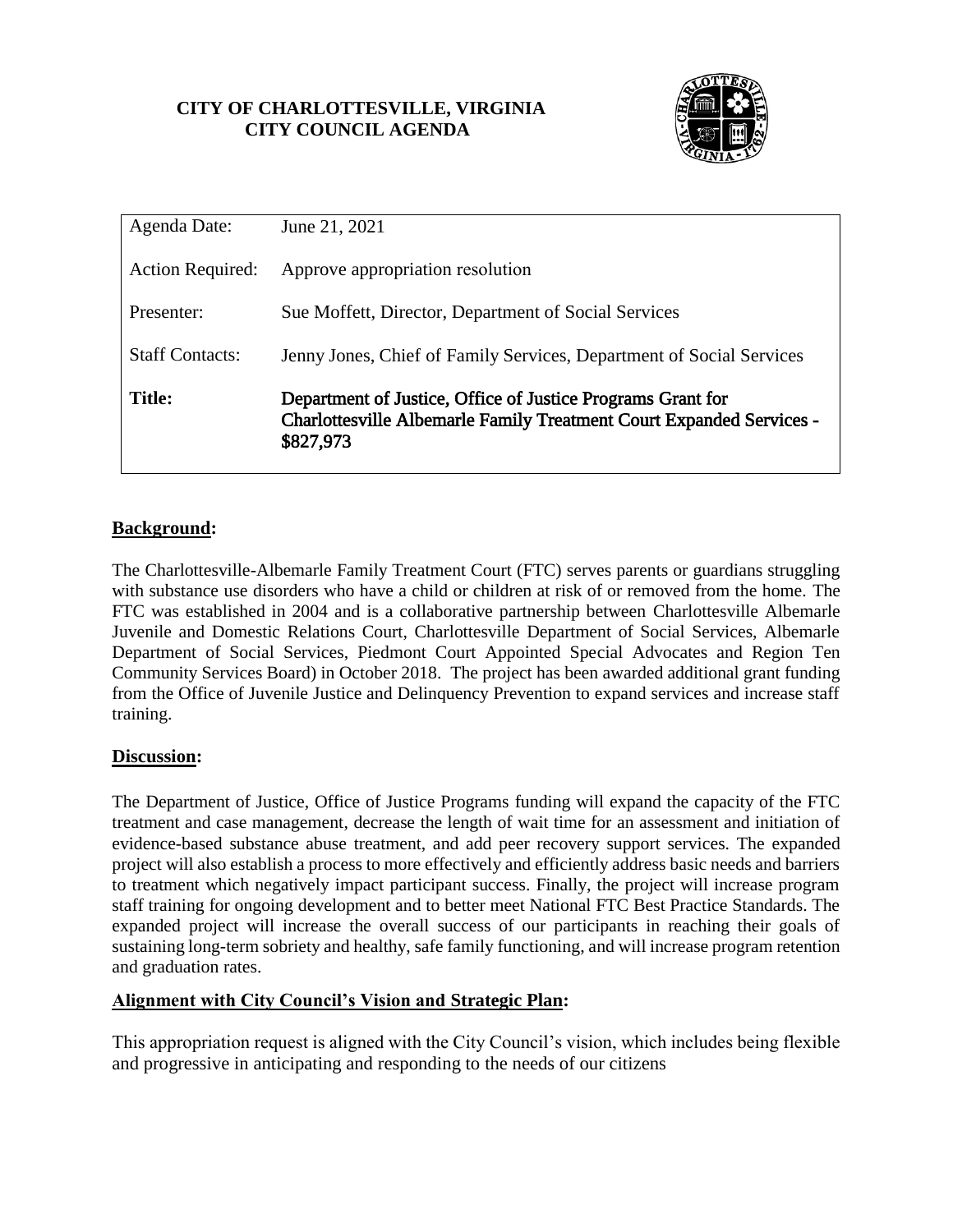### **Community Engagement:**

The Department of Social Services in collaboration with the partners listed above, is working to meet the needs of families in our community who struggle with substance abuse and who are involved in the child welfare system.

### **Budgetary Impact:**

There is no budgetary impact to the City. No City funds are required or being requested as this is a pass through grant that does not require a City match. These funds will be budgeted and expended in a grants fund.

#### **Recommendation:**

Staff recommends approval and appropriation of these funds.

#### **Alternatives**:

We will continue to purchase services for FTC participants and will not be able to expand or enhance the program.

#### **Attachments**:

Resolution